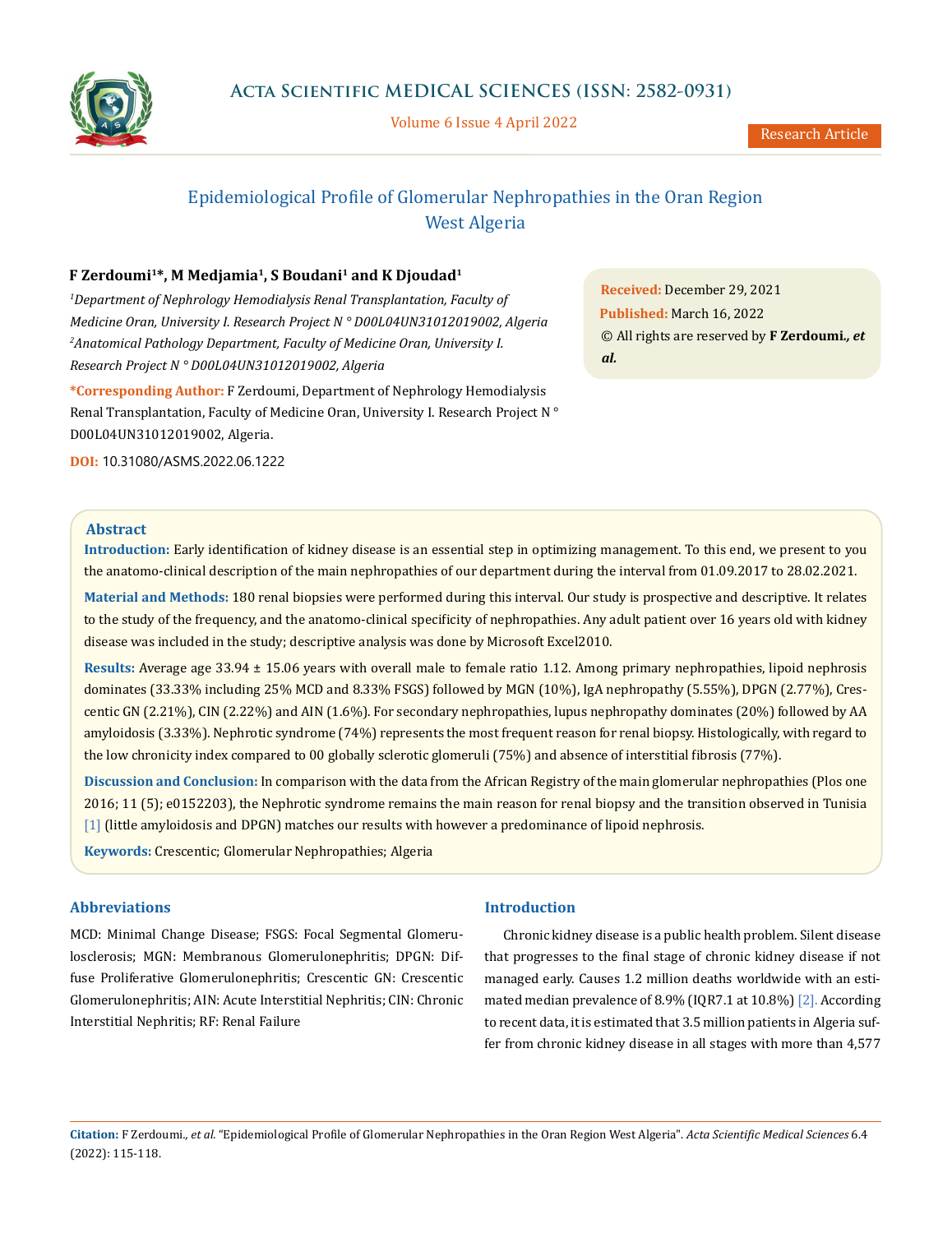deaths during the year 2017  $\lceil 2 \rceil$ . Progress has been made on access to extra-renal purification where more than 25,000 ESRF patients are undergoing hemodialysis with a prevalence of 600pmp (patients per million population) and an incidence of 200 pmp [3].

A National registry stratifying the different causes of chronic kidney disease is not available in our country. To this end, we offer you a prospective and descriptive study of glomerular nephropathies identified from 01.09.2017 to 28.02.2021 in the Oran region of West Algeria.

#### **Material and Methods**

180 renal biopsies were performed during this interval with a minimum of 27 to 53 biopsies/year. We have studied the frequency, histological and clinical specificity of primary and secondary glomerular nephropathies. All patients over 16 years of age with kidney symptoms were included in the study. Kidney transplant patients and diabetics were excluded from the study. Statistical analysis was done by Microsoft Excel 2010 system, significant P < 0.5.

## **Results and Comments**

Average age  $33.94 \pm 15.06$  years with a male to female ratio of 1.12. In primary glomerular nephropathies, the youngest patients present with NG type MCD 29.48 ± 14 years. A male predominance

affects all glomerular nephropathies except nephropathy secondary to acute systemic lupus erythematous LEAD male to female ratio of 0.09. In decreasing order of importance, among primary glomerular nephropathies, lipoid nephrosis dominates (33.3% including 25% MCD and 8.33% FSGS) followed by MGN (10%), mesangial deposit nephropathy of IGA (5.55%) then DPGN (2.77%), and Crescentic GN (2.21%). Regarding secondary glomerular nephropathies, lupus nephropathy dominates (20%) followed by AA amyloidosis (3.33%). Note also the absence of glomerular nephropathies secondary to viral hepatitis and other infectious causes.

In the analysis of anatomo-clinical confrontations, Nephrotic syndrome is the most frequent reason for renal biopsy (40 to 95.5%). Microscopic hematuria is common in MCD because it often affects patients who have experienced episodes of Nephrotic syndrome in pediatric age. Hypertension is more common in FSGS lesion (46.66%) and IGA mesangial deposition nephropathy (40%). Renal failure is common at (50%) in IGA mesangial deposit nephropathy followed by lupus nephropathy (38.89%) and then FSGS lesion (26.66%). It is most often acute renal failure or else acute on a chronic background. Histologically, with regard to the low chronicity index compared to 00 globally sclerotic glomeruli (75%) and absence of interstitial fibrosis (77%).

| <b>Nephropathy</b> | <b>Nomber</b> | <b>Average</b><br>Age | <b>Male to</b><br>female<br>ratio | <b>Nephrotic</b><br><b>Syndrom</b> | Hématuria<br>$\%$ | $HBP*$<br>$\frac{0}{0}$ | $RF^*$<br>$\frac{0}{0}$ | <b>Deposits</b>            |
|--------------------|---------------|-----------------------|-----------------------------------|------------------------------------|-------------------|-------------------------|-------------------------|----------------------------|
| MCD                | 45            | $29.48 \pm 14$        | 1.5                               | 95.55                              | 68.88             | 11.11                   | 13.33                   | 0 <sub>0</sub>             |
| FSGS               | 15            | $31.26 \pm 12$        | 2                                 | 64.28                              | 80                | 46.66                   | 26.66                   | IGM/C3                     |
| MGN                | 18            | $40.75 \pm 15$        | 2                                 | 94.45                              | 61.11             | 27.77                   | 5.55                    | IGG/IGA/<br>C <sub>3</sub> |
| N. IGA             | 10            | $31 \pm 16$           | M                                 | 40                                 | 60                | 40                      | 50                      | IGA/C3                     |
| Lupus N            | 36            | $30.64 \pm 9$         | 0.09                              | 66.67                              | 63.89             | 38.89                   | 30.55                   | All<br>C1Q                 |

**Table 1:** Anatomo-clinical comparison of glomerular nephropathies.

HBP: High Blood Pressure\*; RF: Renal Failure\*.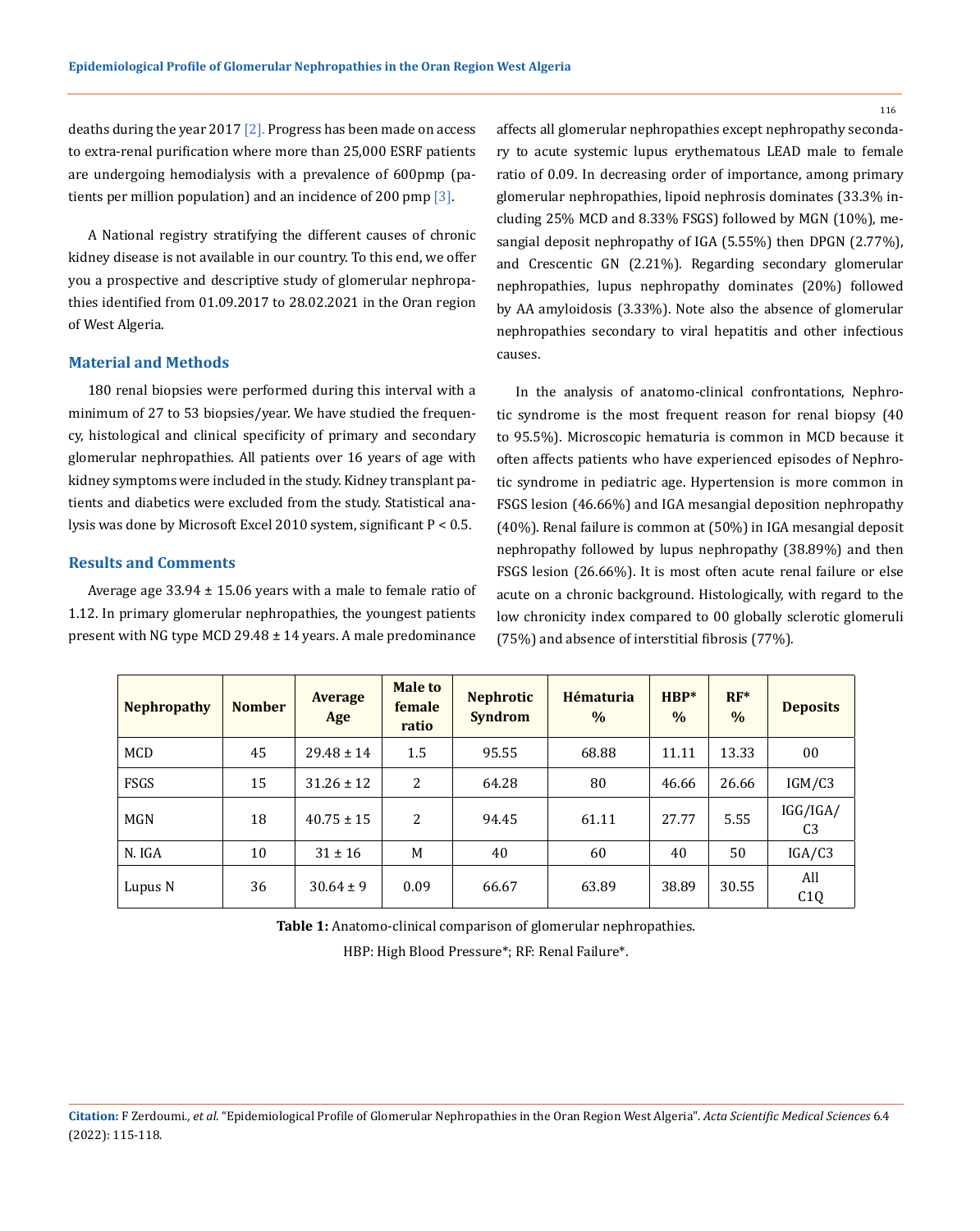#### **Epidemiological Profile of Glomerular Nephropathies in the Oran Region West Algeria**

Regarding the geographical distribution, 50% of the patients are from Oran, the other patients are from the west and south-west of Algeria.



These results, although limited, demonstrate the need to maintain histological exploration of nephropathies from pediatric age to adulthood. Indeed, during the last round table on hypertension and kidney, unpublished data  $[4]$  on regional statistics of Western Algeria Oran during the year 2020 confirm that out of 475 patients referred for reason of renal failure, 167 patients were in stage V with GFR  $\leq 15$  ml/min/1.73m<sup>2</sup>, i.e. a proportion of 35.15%. This late referral of these patients poses a real problem in optimizing the chronic kidney disease management program.

Also in comparison with the results of a meta-analysis published in 2016 [5] on the spectrum of the histology of glomerulonephritis in Africa, analysis having concerned 12,093 patients from 13 countries, we note that our results join those of Africa of the North, not forgetting that there is a big difference in the distribution of glomerulonephritis between the sub-Saharan region and North Africa (predominance of lipoid nephrosis and post-infectious GN in the sub-Saharan region while the Lupus nephropathy and amyloidosis dominate in North Africa). In our series we did not confirm any post infectious GN, very little amyloidosis and Crescentic GN.

| <b>Type of lesions</b> | Our series % | North Africa (IC 95%)<br>$\frac{0}{0}$ |
|------------------------|--------------|----------------------------------------|
| <b>MCD</b>             | 25           | 22.5 (12.6-34.3)                       |
| <b>FSGS</b>            | 8.33         | 13.2 (9.5-17.5)                        |

| MGN                          | 10             | $5.7(2.2-10.5)$ |  |  |
|------------------------------|----------------|-----------------|--|--|
| Np IGA                       | 5.55           | $3.8(1.6-6.9)$  |  |  |
| <b>DPGN</b>                  | 2.77           | $4.6(1.1-10.2)$ |  |  |
| Crescentic GN                | 2.21           | $1.4(0.5-27.4)$ |  |  |
| Lupus Nephritis              | 20             | 13.9 (8.8-19.9) |  |  |
| AA Amyloidis                 | 3.33           | $4.3(1.4-8.6)$  |  |  |
| <b>HIVAN</b>                 | 0 <sub>0</sub> | $00(00-0.3)$    |  |  |
| Hep B                        | 0 <sub>0</sub> | $3.1(1.5-5.3)$  |  |  |
| PIGN (Post<br>infectious GN) | 00             | 10.3 (00-41.3)  |  |  |
|                              |                |                 |  |  |

**Table 2:** Distribution of glomerulonephritis in the North African region [5].

In comparison with the Swiss regional register  $[6]$  (University of Lausanne 2007-2016), very little lipoid nephrosis was observed with a predominance of nephropathy with mesangial deposits of IGA (32.7%) for the primary form, and nephropathy lupus (29.8%) as well as paucity immune glomerular nephropathy (11.9%) for secondary forms. The incidence of glomerular nephropathies remained stable during the period from 2007 to 2016 at 1.3/100,000/year. On the other hand, the clinical manifestations motivating the renal biopsy are more severe (renal failure and proteinuria) with a significant degree of renal fibrosis. Male predominance and a mean age of 50 years have been reported. This

117

**Citation:** F Zerdoumi*., et al.* "Epidemiological Profile of Glomerular Nephropathies in the Oran Region West Algeria". *Acta Scientific Medical Sciences* 6.4 (2022): 115-118.